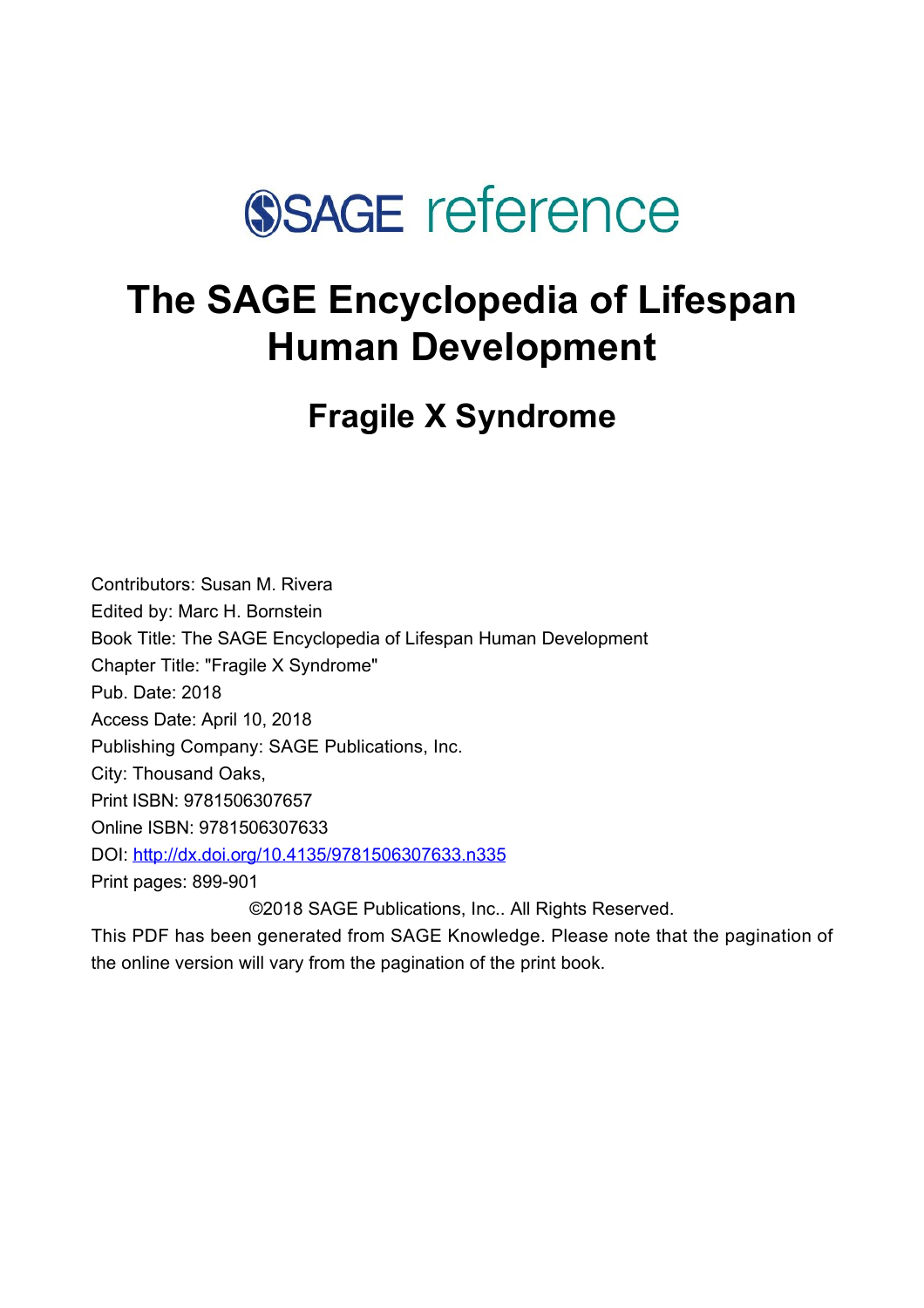Fragile X syndrome (FXS) is a neurodevelopmental disorder associated with a single-gene mutation on the X chromosome and represents a leading hereditary cause of intellectual disability. This entry reviews what is known, across the life span, in individuals with both FXS and the fragile X premutation.

#### **Genetic Characteristics**

The fragile X mental retardation 1 (*FMR1*) gene is located on the long arm of the X chromosome. Because FXS is an X-linked disorder, the phenotype (observable characteristics) in males is more severe than that of females, who have an extra copy of the X chromosome to compensate, but both sexes show lower cognitive functioning when compared to mental age-matched typically developing individuals. In individuals with the fragile X full mutation (FXS), there is an excess number (defined as greater than 200) of cytosine and guanine (CGG) repeats at the 5' promoter region of the gene. This number or more of CGG repeats results in a methylation, or shutting down, of production of the *FMR1* gene protein, called FMRP. FMRP is responsible for many important brain functions including dendritic spine formation and the establishment and maintenance of synaptic connections. Thus, a dramatic decrease or absence of FMRP can have significant consequences for brain and cognitive development. Intellectual disability is the primary phenotype of children and adults with FXS, although a profile of cognitive strengths and weaknesses has been documented. Areas of relative strength include vocabulary, long-term memory, and face and emotion discrimination. Weaknesses have been identified in visual memory, visual-spatial and visualmotor coordination, processing of sequential information, numerical processing, and inhibitory control. Comorbid conditions include autism spectrum disorders, attention-deficit/hyperactivity disorder, and anxiety disorders.

# **Spectrum of Involvement**

Although for years research focused almost exclusively on the fragile X full mutation, which results in the medical condition known as FXS, recent investigations have resulted in an understanding of fragile X as a spectrum of involvement, to include individuals who have a number of CGG repeats (between 45 and 200) that is greater than is typical in the general population, but that does not result in intellectual disability. It is estimated that 1 in 260–813 males and 113–259 females worldwide are carriers of the fragile X premutation allele. These individuals, who are referred to as having the *FMR1* premutation, or as *premutation carriers*, are at increased risk of passing on the mutated form of the gene to their offspring in either the form of a premutation or a full mutation. Premutation carriers do not exhibit the intellectual disability that is seen in FXS but show evidence of social withdrawal and increased rates of mood and anxiety disorders. In addition, female premutation carriers are at risk of developing fragile X-associated premature ovarian insufficiency that can affect fertility, and male (and to a lesser extent, female) premutation carriers are at risk of developing fragile X tremor ataxia syndrome—a neurodegenerative disorder that occurs in approximately 30–40% of male carriers aged over 50 years. The principal features of fragile X tremor ataxia syndrome include intention tremor, cerebellar ataxia, Parkinsonism, autonomic dysfunction, and cognitive impairment. Although the pathogenic mechanism for FXS is decreased FMRP, in premutation carriers, it is thought to be atypically increased levels of *FMR1* messenger RNA (mRNA). When taking the entire spectrum into account, we can think of this as a dose–response mechanism, where across CGG repeat size, decreases in FMRP (which occur only at the high end of the premutation range and in the full mutation) and atypically increased *FMR1* mRNA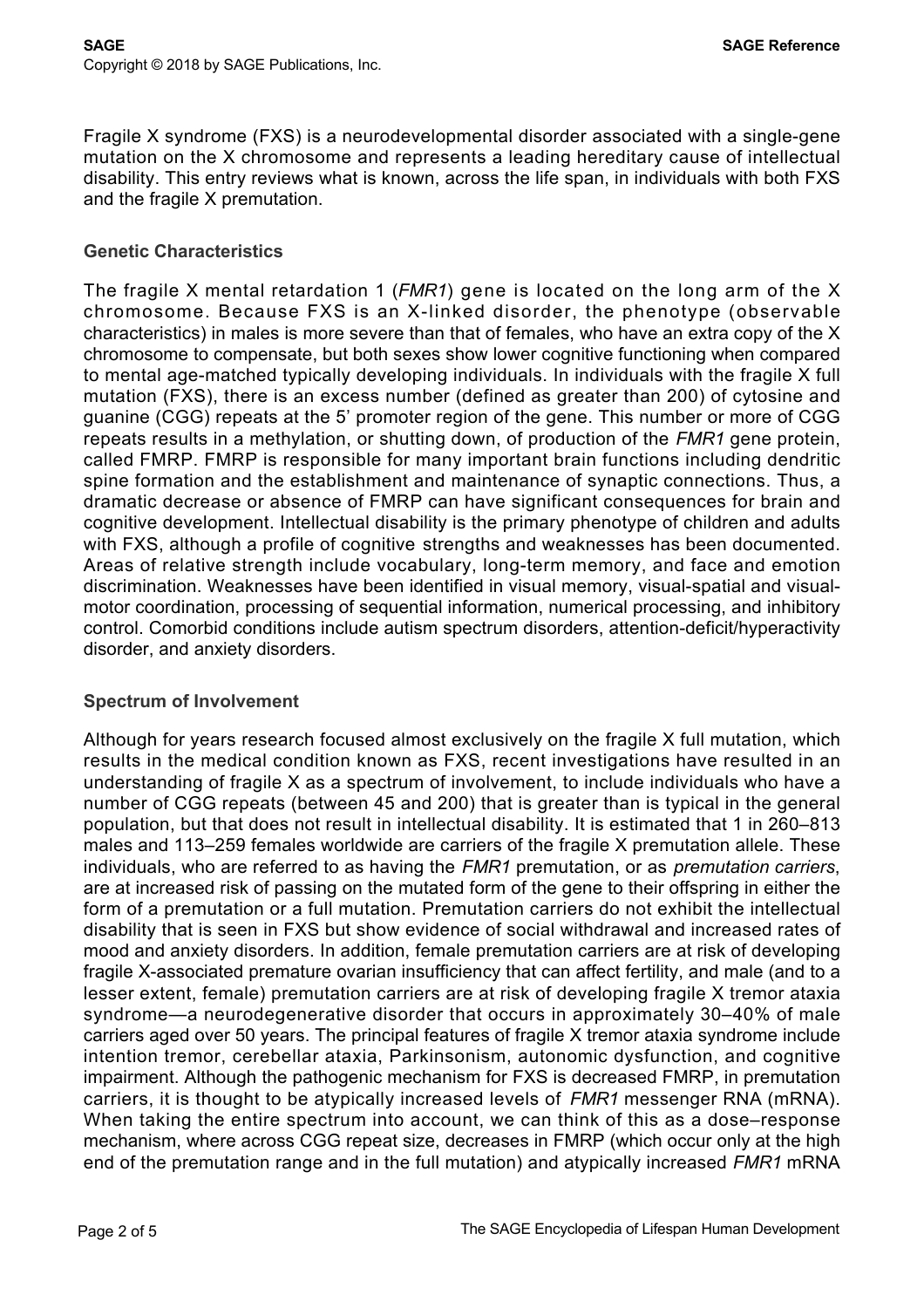(occurring only in the premutation range) can be used to predict both brain responses and behavior.

#### **Infancy**

Much of the early work on very young children with FXS was done to assess their level of cognitive functioning with respect to developmentally matched typically developing peers. Indeed, it was traditionally the case, given subtle physical signs of FXS, that infants were often not identified until they were toddlers or preschoolers, when the lack of meeting developmental milestones was more obvious. This time frame for diagnosis is changing, and more and more individuals with FXS are being tested and identified as infants. In turn, more recent experimental work on infants with FXS, especially in the domains of visual processing and number discrimination, has identified brain pathways that are impaired, and relatively spared, in FXS. We now know that infants with FXS appear to have intact functions of the *ventral stream* of the brain (the visual pathway running through the temporal lobe of the brain, responsible for color and form identification) and that dysfunctions of the dorsal stream (the visual pathway running through the parietal lobe of the brain, responsible for motion perception and visually guided reaching) appear to be limited to those visual events that implicate attentive tracking mechanisms (i.e., the ability to keep track of objects moving through space and time). Likewise parietal lobe functions related to spatial visual attention (e.g., being able to recognize objects in the periphery) appear to be spared in FXS, whereas those related to temporal visual attention (e.g., being able to see things flickering at a fast rate) are affected.

With respect to number discrimination, it has been shown that certain elemental building blocks of number such as detecting ordinal relations between objects (i.e., recognizing which came first, second, or third) and small number discrimination (e.g., recognizing that two is more than three) are impaired, whereas others such as large number magnitude estimation (e.g., recognizing that 8 is more than 16) are intact. This pattern fits with the above-referenced data on visual processing in that, despite robust findings of impaired numerical abilities in FXS in later development, it is more specifically the numerical processing abilities that are reliant on object-tracking mechanisms that appear to be developmentally impaired.

There is relatively far less work done on very young children with the fragile X premutation. This fact is largely because those infants must be identified either through cascade testing (when a known family member has carrier status or the full mutation, and other family members are tested) or through newborn screening trials. In one published study of infants with the fragile X premutation, testing in the typically developing range of cognitive functioning found similar low-level visual processing deficits (corresponding to attentive tracking functions of the dorsal stream) as with infants with FXS. This finding is perhaps at first surprising, given that these infants with the FX premutation show no intellectual disability; however, it speaks to the concept of FX as a spectrum of involvement, where a smaller *dose* of *FMR1* gene dysfunction results in a low-level visual deficit that may potentially impact function by causing the developing system to *compensate* in unknown ways.

# **Childhood and Adolescence**

Children and adolescents with FXS have receptive and expressive language delays and a marked pattern of impairment in math and spatial reasoning. Also prominent in the profile of these individuals is a pattern of social avoidance, anxiety, autism symptomology (the severity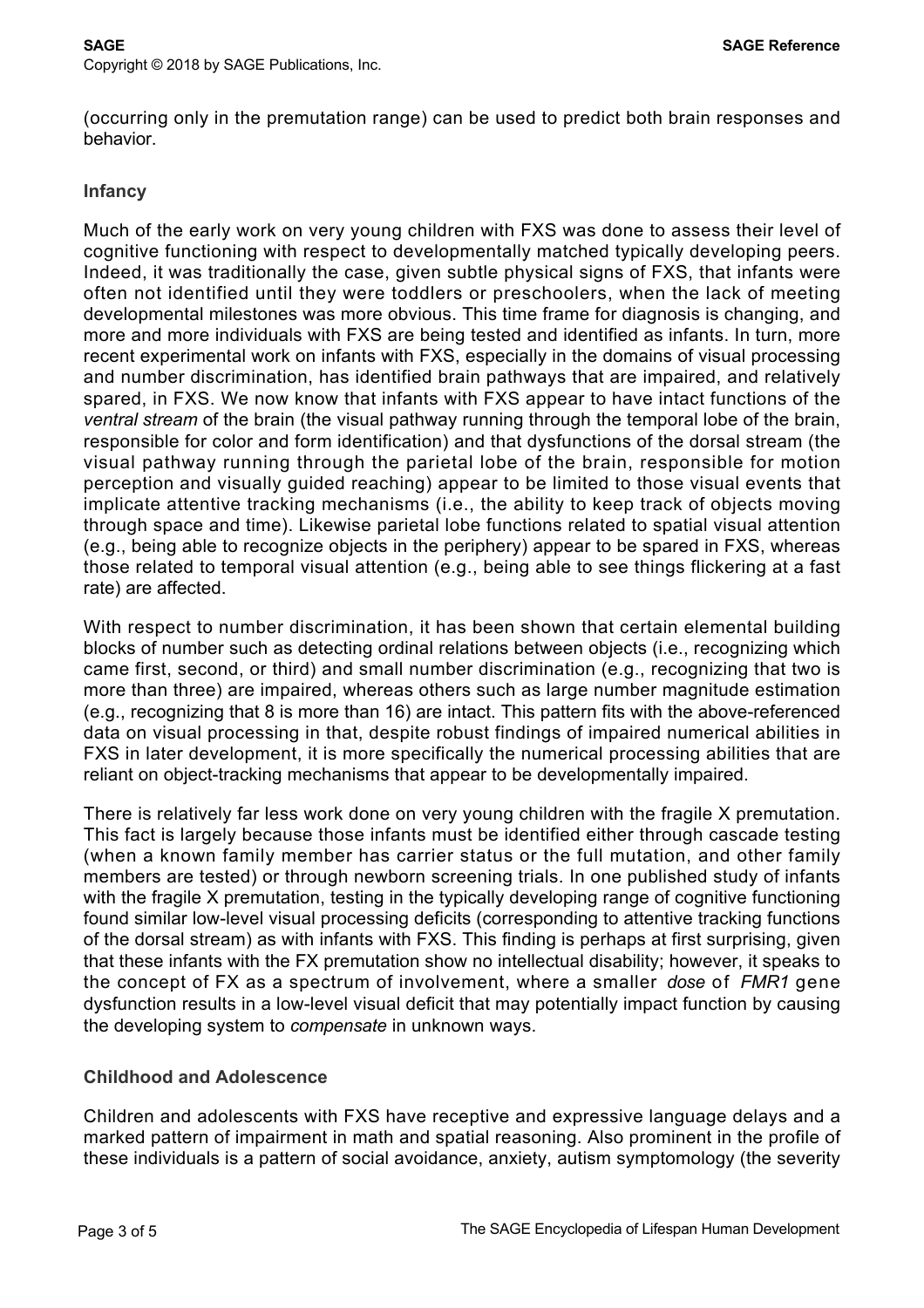of which improves with age), attention disorders, and hyperactivity.

Brain imaging research, particularly that done in girls with FXS who show a range of protein expression of the *FMR1* gene, has shown that for cognitive domains (e.g., arithmetic and working memory) more atypical brain activation is related to decreased FMRP expression, clearly indicating the dose–response mechanism of the *FMR1* gene. This *dose–response* is also evident in a brain imaging study of girls with FXS, combined with girls and boys who show mosaicism for FXS (a condition in which either an individual has some cells that have a full mutation and some cells that have a premutation, or in which all cells have a full mutation, but the methylation pattern is not the same in all cells). Brain responses to fearful faces was examined, and in this group of individuals on the fragile X spectrum, all of whom had some level of FMRP production, fear-specific amygdala activity was positively related to FMRP levels.

Far less work has been done examining children and adolescents with the fragile X premutation. Although their cognitive profiles tend to be in the typical range, patterns (relative to the general population) of increased attention deficits (including diagnoses of attentiondeficit/hyperactivity disorder), increased autism symptomology, and higher rates of anxiety disorders have been documented.

# **Adulthood and Aging**

In adults with FXS, in which varying levels of intellectual disability are seen, the documented cognitive profile has included relative weaknesses in abstract reasoning and overall executive control (including verbal short-term memory, problem-solving, and planning) along with relatively stronger performance on measures of visuoperceptual recognition and vocabulary. Psychiatric issues that are prevalent in childhood, including high levels of anxiety, continue to be present for full mutation individuals into adulthood.

There is now a large and growing literature on adults with the fragile X premutation. Some of this work has focused on individuals who are younger adults and asymptomatic for the neurodegenerative disease FXTAS. For these young, asymptomatic adults, who have overall IQs in the normal (and sometimes above normal) range, only subtle weaknesses in cognitive function have been documented. These include inhibitory control, orienting of spatial attention, motion perception, visuomotor coordination, and visuospatial working memory. Although these deficits are detectable in premutation carriers, they represent a much milder form than those seen in FXS and typically have little, if any, effect on their everyday cognitive functioning.

Using magnetic resonance imaging methodology, a number of studies have shown differences in brain activation in premutation carriers, including in the domains of numerical magnitude estimation, temporal working memory, memory retrieval (recall) and encoding, and processing of emotional faces. In many cases, this altered neural activity is correlated with molecular measures such as CGG repeat size, *FMRP* expression, and elevated levels of *FMR1* mRNA, or with psychiatric symptoms.

Other investigations in adults with the premutation have focused on individuals diagnosed with the neurodegenerative disease FXTAS. Much work has focused on structural differences in the brains of those with the disease, showing patterns of cortical and subcortical gray matter loss and declines in white matter connectivity (in motor fiber tracts, cerebellar and medial temporal areas of the brain). Behavioral and a few functional (i.e., task based) brain